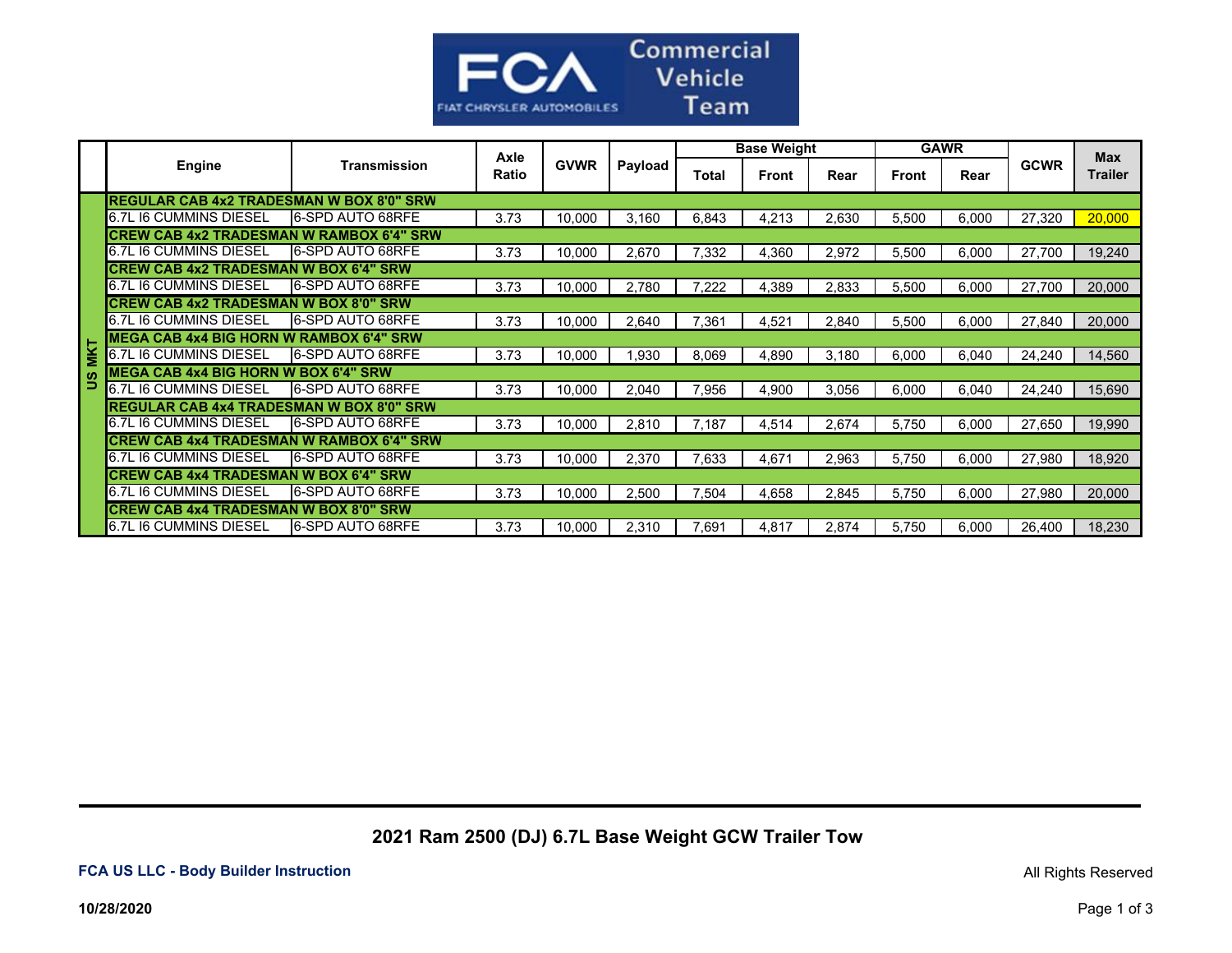

|            | <b>Engine</b>                                    | Transmission             | Axle<br>Ratio | <b>GVWR</b> | Payload | <b>Base Weight</b> |              |       | <b>GAWR</b> |       |             | <b>Max</b>     |
|------------|--------------------------------------------------|--------------------------|---------------|-------------|---------|--------------------|--------------|-------|-------------|-------|-------------|----------------|
|            |                                                  |                          |               |             |         | Total              | <b>Front</b> | Rear  | Front       | Rear  | <b>GCWR</b> | <b>Trailer</b> |
|            | <b>REGULAR CAB 4x2 TRADESMAN W BOX 8'0" SRW</b>  |                          |               |             |         |                    |              |       |             |       |             |                |
|            | 6.7L I6 CUMMINS DIESEL                           | <b>16-SPD AUTO 68RFE</b> | 3.73          | 9,900       | 3,060   | 6,843              | 4,213        | 2,630 | 5,500       | 6,000 | 27,320      | 20,000         |
|            | <b>CREW CAB 4x2 TRADESMAN W RAMBOX 6'4" SRW</b>  |                          |               |             |         |                    |              |       |             |       |             |                |
|            | 6.7L I6 CUMMINS DIESEL                           | 6-SPD AUTO 68RFE         | 3.73          | 9,900       | 2,610   | 7,287              | 4,255        | 3.031 | 5,500       | 6,000 | 27,700      | 18,820         |
|            | <b>CREW CAB 4x2 TRADESMAN W BOX 6'4" SRW</b>     |                          |               |             |         |                    |              |       |             |       |             |                |
|            | 6.7L I6 CUMMINS DIESEL                           | <b>6-SPD AUTO 68RFE</b>  | 3.73          | 9,900       | 2,680   | 7,216              | 4,379        | 2,837 | 5,500       | 6,000 | 27,700      | 20,000         |
|            | <b>ICREW CAB 4x2 TRADESMAN W BOX 8'0" SRW</b>    |                          |               |             |         |                    |              |       |             |       |             |                |
|            | 6.7L I6 CUMMINS DIESEL                           | <b>16-SPD AUTO 68RFE</b> | 3.73          | 9,900       | 2,530   | 7,370              | 4,527        | 2,843 | 5,500       | 6,000 | 27,840      | 20,000         |
| <b>MKT</b> | <b>IMEGA CAB 4x4 BIG HORN W RAMBOX 6'4" SRW</b>  |                          |               |             |         |                    |              |       |             |       |             |                |
|            | 6.7L I6 CUMMINS DIESEL                           | 6-SPD AUTO 68RFE         | 3.73          | 9,900       | .830    | 8,069              | 4,890        | 3.180 | 6,000       | 6,040 | 24,240      | 13,560         |
| z          | <b>MEGA CAB 4x4 BIG HORN W BOX 6'4" SRW</b>      |                          |               |             |         |                    |              |       |             |       |             |                |
| ठ<br>      | 6.7L I6 CUMMINS DIESEL                           | <b>16-SPD AUTO 68RFE</b> | 3.73          | 9,900       | 0.940   | 7,956              | 4,900        | 3,056 | 6,000       | 6,040 | 24,240      | 14,690         |
|            | <b>IREGULAR CAB 4x4 TRADESMAN W BOX 8'0" SRW</b> |                          |               |             |         |                    |              |       |             |       |             |                |
|            | 6.7L I6 CUMMINS DIESEL                           | <b>6-SPD AUTO 68RFE</b>  | 3.73          | 9,900       | 2.720   | 7.183              | 4,517        | 2,667 | 5.750       | 6,000 | 27,650      | 19,990         |
|            | <b>CREW CAB 4x4 TRADESMAN W RAMBOX 6'4" SRW</b>  |                          |               |             |         |                    |              |       |             |       |             |                |
|            | 6.7L I6 CUMMINS DIESEL                           | <b>6-SPD AUTO 68RFE</b>  | 3.73          | 9,900       | 2,300   | 7,596              | 4,644        | 2,952 | 5,750       | 6,000 | 27,980      | 18,290         |
|            | <b>CREW CAB 4x4 TRADESMAN W BOX 6'4" SRW</b>     |                          |               |             |         |                    |              |       |             |       |             |                |
|            | <b>1</b> 6.7L I6 CUMMINS DIESEL                  | <b>6-SPD AUTO 68RFE</b>  | 3.73          | 9,900       | 2.420   | 7,483              | 4,644        | 2,839 | 5,750       | 6,000 | 27,980      | 19,420         |
|            | <b>CREW CAB 4x4 TRADESMAN W BOX 8'0" SRW</b>     |                          |               |             |         |                    |              |       |             |       |             |                |
|            | <b>6.7L I6 CUMMINS DIESEL</b>                    | <b>16-SPD AUTO 68RFE</b> | 3.73          | 9,900       | 2.200   | 7,696              | 4,820        | 2.877 | 5.750       | 6.000 | 26.400      | 17.290         |

 **2021 Ram 2500 (DJ) 6.7L Base Weight GCW Trailer Tow**